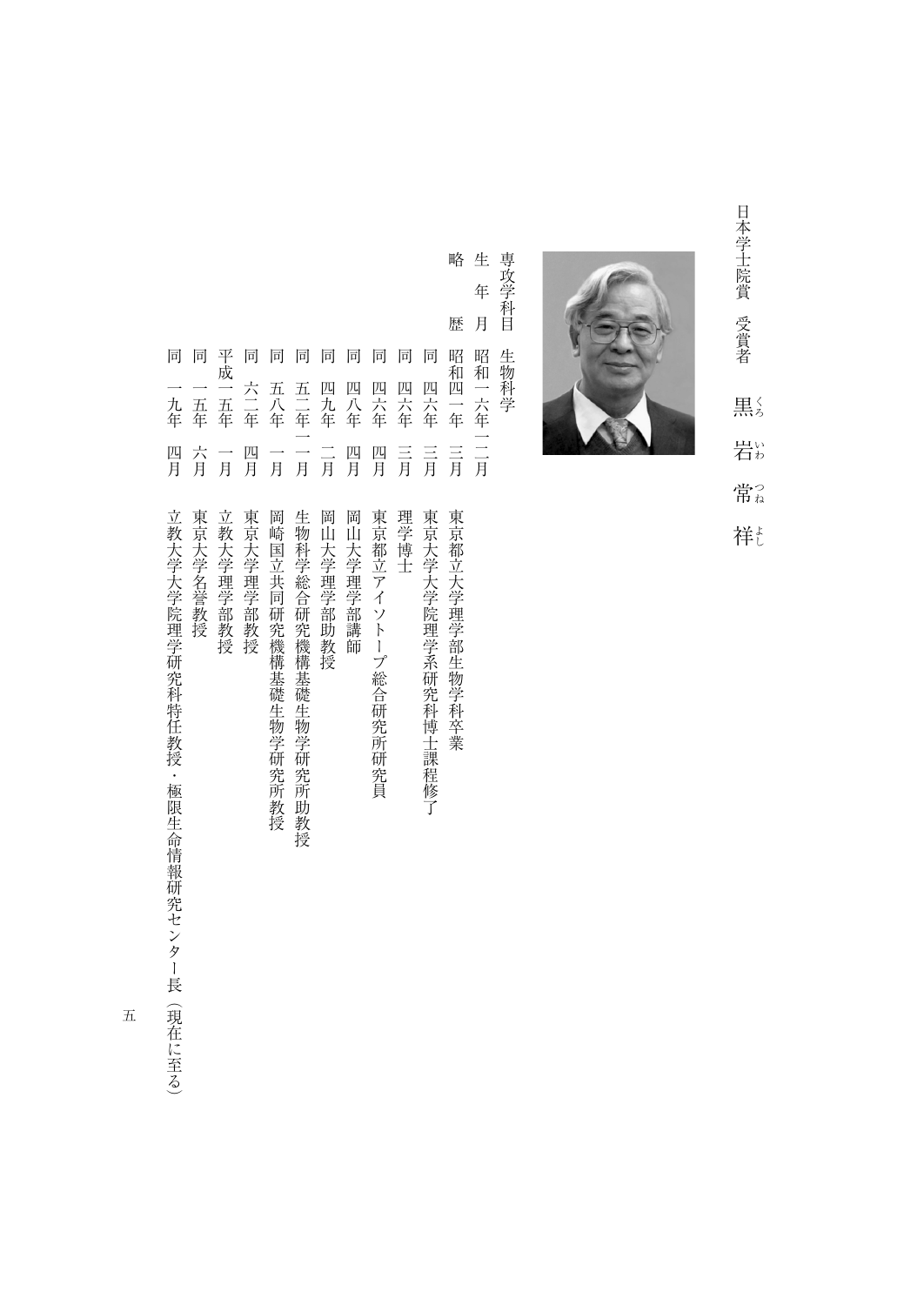以下に、これらの業績の概要を説明する。 界初となる「一生物種の全ゲノムの一〇〇%解読」を成し遂げた。 界初となる「一生物種の全ゲノムの一〇〇%解読」を成し遂げた。

(1)に、これらの業績の概要を説明する。 これらの業績の解剖を説明する。

理学博士黒岩常祥氏の「ミトコンドリア

理学博士黒岩常祥氏の「ミトコンドリア

## **1 マトコンドリアと葉緑体の分裂を使われる。**

似ていた。分裂装置は包膜を挟んで内外の二重リング構造からな り、また、葉緑体とミトコンドリアの分裂装置の構成は基本的には けでなく高等動植物に至るほとんど全ての真核生物に存在してお ゾンを用い、葉緑体とミトコンドリアの分裂装置を発見し、それぞ たないという最も単純な細胞構造を有していた。黒岩氏は、このシ たシゾンは、葉緑体とミトコンドリアを、それぞれ一つずつしか持 性温泉に生息する藻類に注目した。予想通り、温泉藻群から分離し 官分裂機構を持つと想定し、原始地球環境に近いとされる高温、酸 な解析が困難であった。そこで、原始生物であればより単純な小器 官は、細胞当たりの数が多く、また形が不定形で、分裂過程の詳細 使って分裂することをまず発見した。しかし一般の生物の細胞小器 成していること、そして、これらの細胞小器官は自らの分裂装置を DNA は、細胞核の場合と同様に、タンパク質と結合し核様構造を形 ていたが、黒岩氏は粘菌はじめ多くの動植物細胞を用い、これらの 似ていた。分裂装置は包膜を挟んで内外の二重リング構造からな り、また、葉緑体とミトコンドリアの分裂装置の構成は基本的には けでは、そのような情報によってもある。 こうしゃ こうしゅう こうしゅう こうしょう こうしゅう こうしょう こうしゅう こうしゅう こうしゅう こうしゅう こうしゅう **ということには、** ゾンを用い、葉緑体とミトコンドリアの分裂装置を発見し、それぞ たないという場合は、黒岩氏は、このシステムは、黒岩氏は、このシステムは、このシステムは、このシステムは、このシステムは、このシステムは、このシステムは、このシステムは、このシステムは、このシステムは、 たシゾンは、葉緑体とミトコンドリアを、それぞれには、葉緑体とミトコンドリアを、それぞれには、それぞれのことがあり、それぞれのことがあり、それぞれのことがあり、それぞれのことがあり、それぞれのことがあり 性温泉に生息する藻類に注目した。予想通り、温泉藻群から分離し 官分裂機構を持つと想定し、原始地球環境に近いとされる高温、酸 ながらない たいしょう はいしゅう こうしゅう こうしゅう こうしゅう こうしゅう こうしゅう こうしゅう こうしゅう こうしゅう こうしゅう こうしゅう こうしゅう 官は、細胞当たりの数が多く、また形が不定形で、分裂過程の詳細 使って分裂することをまず発見した。しかし一般の生物の細胞小器 成していること、そして、これらの細胞小器官は自らの分裂装置を ていたが、黒岩氏は粘菌は出るの動植物細胞を用いていたが、黒岩氏は粘菌は出血の動植物細胞を用いていたが、これらの動植物細胞を用いていたが、これらの動植物細胞を用いていたが、これらの動植物細胞を用いていた 従来ミトコンドリアと葉緑体の DNA は裸で存在すると考えられ ਦ しゅうしゅ しゅうしゅう しゅうしゅう しゅうしゅう しゅうしゅう しゅうしゅう しゅうしゅう しゅうしゅう しゅうしゅう しゅうしゅう しゅうしゅう しゅうしゅう しゅうしゅう しゅうしゅう しゅうしゅう しゅうしゃ は、 タンパク質とは、 タンパク質と解剖を形成しているのは、 タンパク質と タンパク質と はんしゃ アクセス はんしゅう かんきょう はんしゅう かんきょう かんきょう かんきょう かんきょう  $\Xi$ リングと これらの構造は、 シゾンだい これらの これらの これらの これら これら これらい はない はんしゅう こうしょう こうしょう こうしゃ しゅうしゃ しゅうしゅう しゅうしゅう しゅうしゅう しゅうしゅう しゅうしゅう しゅうしゅう しゅうしゅう

 $\frac{1}{1}$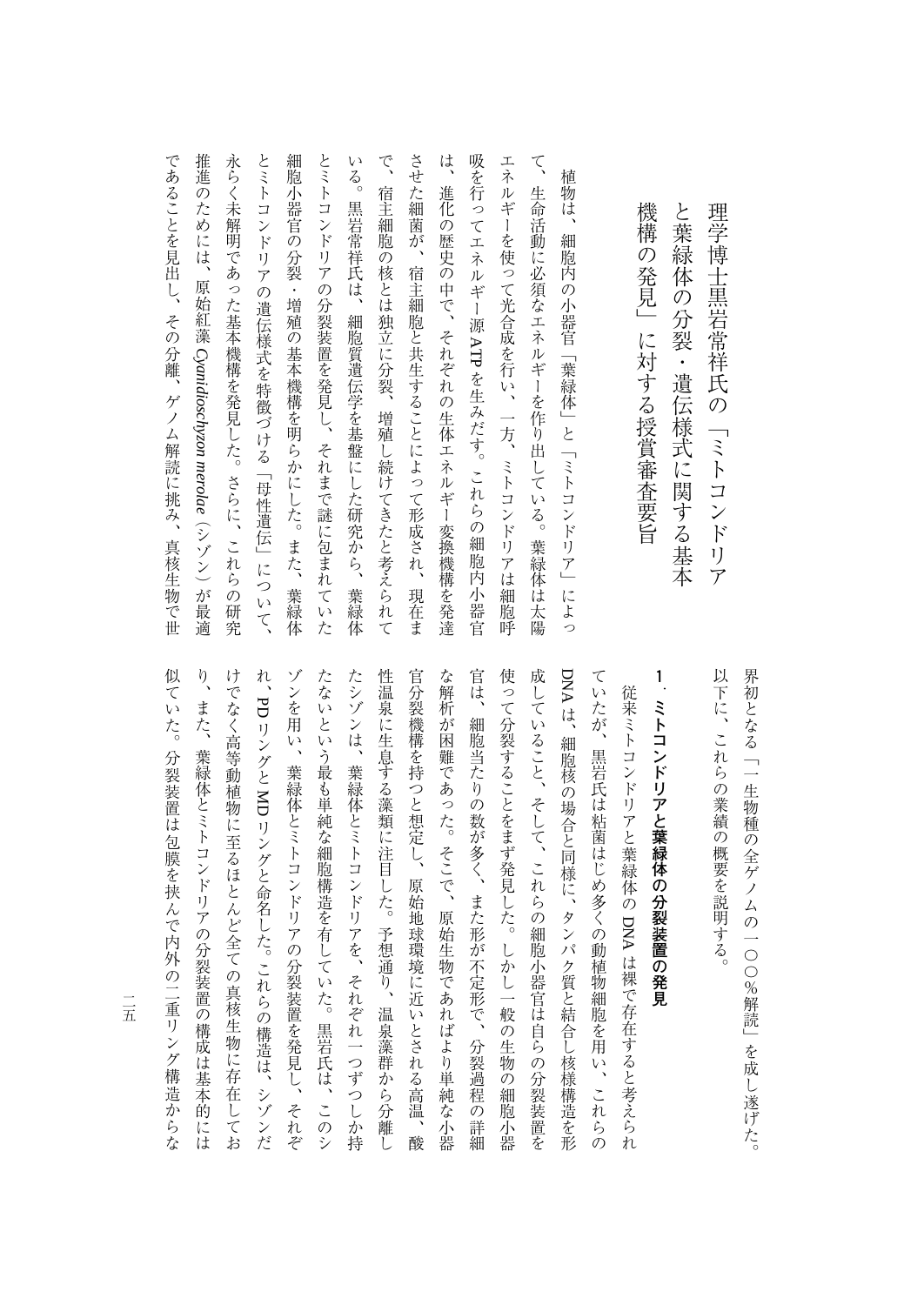構として、卵と精子のたんなる大きさの違いが原因であると考えら 際 **2** を提唱している。 更に分裂機構の全貌を解明するため、分裂装置の全構成タンパク質 維の束で構成されていた。分裂はこのナノ繊維がダイナミン分子等 外側のリングは宿主ゲノム由来のタンパク質群と細い直径七 mの繊  $\sqrt{2}$ 成分と、 胞小器官の分裂装置は、共生というかたちで取り込んだ細菌由来の 及びその遺伝子を同定した。黒岩氏は、これらの研究を通じて、細 して分裂装置を取り出し、解読した全ゲノム情報と質量分析装置を の同定に挑んだ。細胞小器官の分裂を完全に同調化し、細胞を破砕 による滑り込みによって絞られ、引き起こされることが分かった。 たんなる 大きさの こうしょう こうしょう こうしょう こうしょう こうしょう こうしょう こうしょう こうしょう こうしょう こうしょう こうしょう こうしょう 際、母親のゲノムのみが子孫に伝わる「母性遺伝」をする。その機 を提唱している。 たんきょう こんきょう こうしゅうしゅ こうしゅう こうしゅう こうしゅう こうしゅう こうしゅう こうしゅう こうしゅう こうしゅう こうしゅう こうしゅう こうしゅう 胞小器官の分裂装置は、共生というかたちで取り込んだ細菌由来の 及びその遺伝子を同定した。黒岩氏は、これらの研究を通じて、細 してのようなもので、解説の意識を取り出し、解説の意識を取り出し、解説の意識を取り出し、解説の意識を取り出し、解説の意識を取り出し、解説の意識を取り出し、解説の意識を取り出し、解説の意識を取り出し、解説 の同定に関係し、細胞の分裂を保険を保険し、細胞の分裂を保険している。細胞の分裂を保険している。細胞の分裂を保険している。 (の) 更に分裂機構の全貌を解明するため、分裂装置の全構成タンパク質 には、これは、これは、引き起こされ、引き起こされ、引き起こされ、引き起こされ、引き起こされ、引き起こされ、引き起こされ、引き起こされ、引き起こされ、引き起こされ、引き起こされ、引き起こされ、引き起こさ 維の束で構成されていた。分裂はこのナノ繊維がダイナミン分子等 クンパク質は「その子供」ということには、その子供には「その子供」ということには、「その子供」ということには、「その子供」ということには、「その子供」ということには、「その子供」ということには、「その子 り、内側のリングは、内側のリングは、内側のリングは、内側のリングは、内側のリングは、内側のリングは、内側のリングは、内側のリングは、内側のリングは、内側のリングは、内側のリングは、内側のリングは、内側 ミトコンドリアと葉緑体の遺伝子は、ほとんどの生物で、受精の ミトコンドリアと葉緑体の母性遺伝の基本機構の発見 ミトコンドリアと集まり、この生物で、どの生物で、どの生物で、どの生物で、どの生物で、どの生物で、どの生物で、どの生物で、どの生物で、どの生物で、どの生物で、どの生物で、どの生物で、どの生物で、どの生物 母親のゲノムのみが子孫に伝わる「母性遺伝」をする。その機 内側のリングは細菌ゲノム由来の遺伝子からなるタンパク質、 **ミトコンドリアと葉緑体の母性遺伝の基本機構の発見** 宿主細胞が独自に創った成分との複合体であるという仮説  $\rm{FtsZ}$ Mdm1, Dnm 、 三〇 「 卩 〇 和NR )の 相 反メン・ノノクリ の繊

従来の説に反駁した。詳しい解析の結果、 ズの緑藻を使い、この葉緑体でも母性遺伝が起こることを発見し、 れていた。そこで黒岩氏は、配偶子 ズの緑藻を使い、この葉緑体でも子供では、この葉緑体でも子供では、その葉緑体でも子供では、その葉緑体でも子供では、その葉緑体では、その葉緑体では、その葉緑体では、その葉緑体では、その葉緑体では、その葉緑 れていた。そこで黒岩氏は、配偶子(卵、精子に相当)が同じサイ 卵、 雌配偶子内に生じたヌク 精子に相当)が同じサイ

べ、 『大学の結果、『大学の結果』、『大学の結果、『大学の結果』、『大学の結果、『大学の結果』、『大学の結果』、『大学の結果』、『大学の結果』、『大学の結果』、『大学の結果』、『大学の結果』、『大学の結果』、『大学の結果』、『大学の結果』、『大学の結果』、『大学の結果』、『大学の結果』、『大学の結果』、『大学の結果』、『大学の結果』、『大学の結果』、『大学の結果』、『大学の結果』、『大学の結果』、『大学の結果』、『大学の結果』、『大学の

れている。

 $\ensuremath{\mathring{\delta}}_o$ きとめ、母性遺伝の機構を明らかにした。この能動的消化機構は広 が協調して、雄由来の葉緑体 DNA が選択的に分解されることをつ く真核生物にみられる細胞小器官の遺伝の基本機構とみなされて レアーゼと、受精直後に発現される遺伝子群に由来するタンパク質 く言葉の きょうしゅう こうしゅう こうしゅう こうしゅう こうしゅう こうしゅう こうしゅう こうしゅう こうしゅう こうしゅう こうしゅう こうしゅう こうしゅう きしき きょうかい きょうかい この能動的 この能動的 この能動的 こうしん しゅうしょう こうしん が協調して、雄由 レアーゼと、受精直後に発現される遺伝子群に由来するタンパク質 来の葉緑体ことは こくりょう こくしゅう こうしゃ アイ・プレート こうしゃ かんこう しゅうしゃ かんこう しゅうしゅう しゅうしゃ かんこう しゅうしゃ アイ・プレーター しゅうしゃ かんこう しゅうしゃ しゅうしゃ しゅうしゃ

## **3 研究材料としてのシゾンの導入と全ゲノムの解読**

 $\hat{v}$ である。まず、細胞内の微量な DNA を捉えるために超高分解能蛍 れている。 殆んど無いことから、分裂装置のゲノム・質量分析等には最適であ 律性真核生物の中では最少で、各遺伝子にはコピーやイントロンが めて一〇〇%ゲノム解読に成功した。シゾン細胞核の遺伝子数は自 コンドリア、葉緑体の三ゲノムの解読に着手し、真核生物として初 解析には全ゲノム情報が必須であると考え、シゾンの細胞核、 した。次に、分裂装置は極小、微量であるため、そのタンパク質の 葉緑体を同調的に分裂させ、分裂装置を無傷で単離することに成功 光顕微鏡法を開発し製品化した。また、シゾンのミトコンドリアと り、今後の細胞小器官の研究の開発が開催されていることがあります。 こうしゅう しゅうしゅう こうしゅう こうしゅう こうしゅう こうしゅう こうしゅう こうしゅう こうしゅう んどには、 みんどには いっぱい こんしゅう かんしゅう かんしゅう かんしゅう かんしゅう かんしゅう かんしゅう かんしゅう かんしゅう かんしゅう かんしゅう → イントロンは「その子にはコピーの中ではコピーやイントロンが「その子にはコピーの子にはコピーの子にはコピーの子にはコピーの子にはコピーの子にはコピーの子にはコピーの子にはコピーの子にはコピーの子にはコピーの子にはコピー<br>コントロンがある。 ついて しゅうしゅう しゅうしゅ しゅうしゅ しゅうしゅう しゅうしゅう しゅうしゅうしゅ しゅうしゅうしゅ しゅうしゅうしゅうしゅうしゅ コンドリア、 キャラ スター・コンドリア スター・コンド アルバー・コンド しゅうしょう しゅうしゅうしょう しゅうしゅうしょう しゅうしゅうしょう しゅうしゅうしょう しゅうしゅうしょう 解析には全ゲノム情報が必須であると考え、シゾンの細胞核、ミト した。次に、分裂装置は極小、微量であるため、そのタンパク質の 学者のことには、そのことには、そのことには、そのことには、そのことに成功してもあることには、そのことには、そのことには、そのことには、そのことには、そのことには、そのことには、そのことには、そのことに 光明微鏡法 大明 こうしゅう こうしゅう こうしゅう こうしゅう こうしゅう こうしゅう こうしゅう こうしゅう こうしゅう こうしょう である。まず、細胞内の微量な黒岩氏の研究の特徴は、自らの技術開発によって支えられたこと 今後の細胞小器官の研究の展開に大きく貢献することが期待さ 馬島氏の研究の特徴は、自らの体制開発によって支えられたことがある。 しゅうしゅう しゅうしゅう しゅうしゅう しゅうしゅう しゅうしゅう しゅうしゅう しゅうしゅ を捉えるために超高分解能蛍 ミト

二去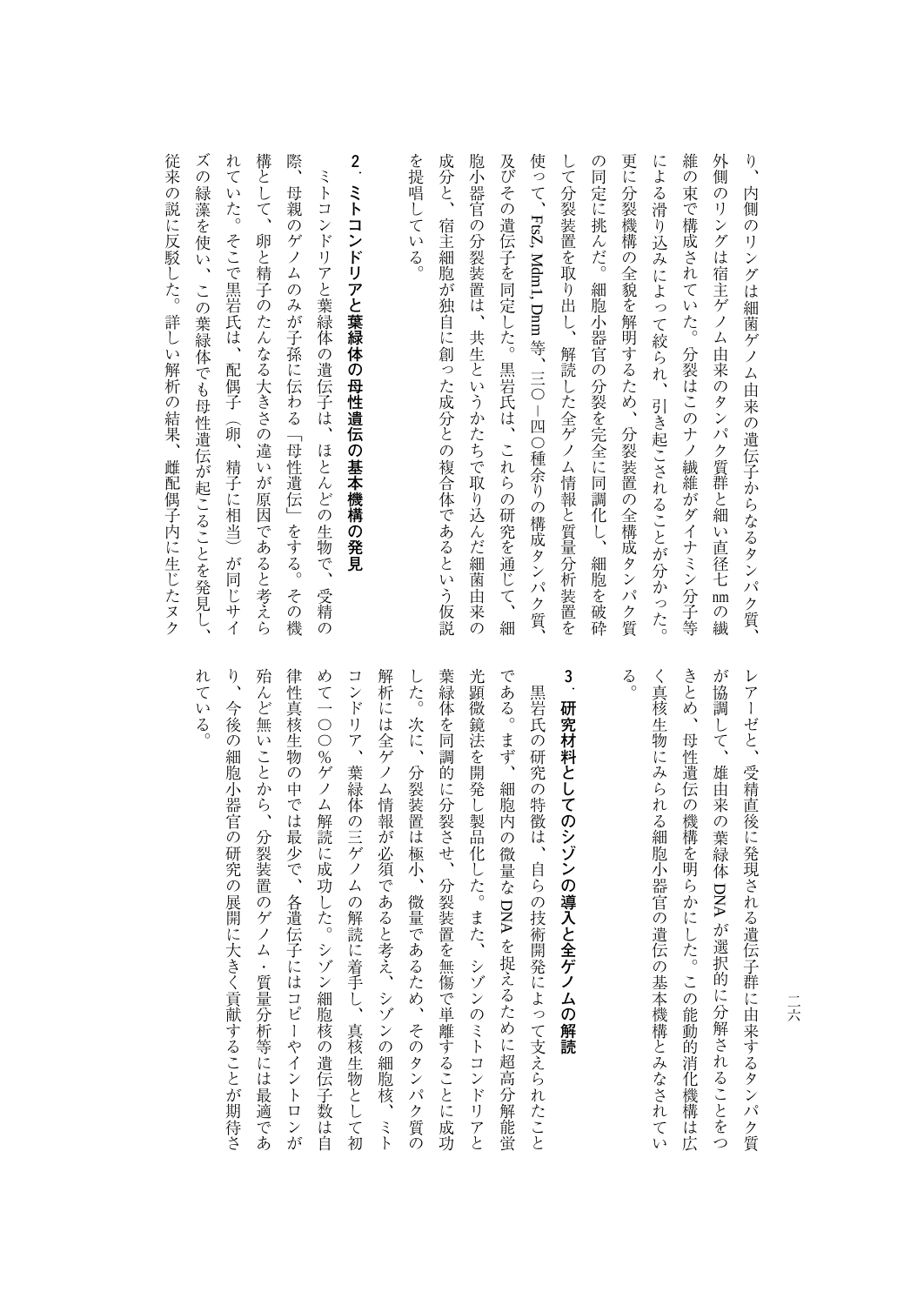## 主要な論文の目録 **一部の目録の場合の場合を制**める。<br>-

要な論文を掲げる。 黒岩氏には三九〇編の原著論文と総説があるが、本研究に関連の深い主 黒島氏には三九〇編の原著論文と総説があるが、本研究に関連の深い主張を示す。 このあるが、本研究に関連の深い主張を示す。

## 原著論文 **原著論文**

要な論文を掲げる。

**.**  Kuroiwa, T. and Tanaka, N. (1971) Fine structures of interphase nuclei IV. The behavior $\overline{a}$  late replicating chromatin during a late portion ofthe S period as

> revealed $\mathsf{\acute{e}}$  electron microscopicautoradiography. *J. Cell Biol. 49, 939−942.*

- 2. $K$ uroiwa,  $T$ . (1974) Studies on mitochondrialstructure and functionin. *Physarum polycephalum*  $\Xi$  Electron microscopy of a large amount of DNA released from a central bodyin. mitochondria $\mathsf s$  trypsin digestion. *J. Cell Biol. 63, 299−306.*
- 3. Kuroiwa, T., Kawano, S. and Hizume, M. (1977) Studies on mitochondrial structure and function in *Physarum polycephalum*  $\leq$  Behavior<u>ຊ</u> mitochondrial nucleoidsthroughout mitochondrial division cycle. *J. Cell Biol.* 72, 687–697.  *687−697.*
- 4. Kuroiwa, T., Kawano, S., Nishibayashi, S. and Sato, C. (1982) Epifluorescent microscopic evidence for maternal inheritance<u>ຊ</u> chloroplast DNA. *Nature* 298, 481-483.  *481−483.*
- 5. Sato,z<br>: Alfrieux, $\Omega$  Joyard, J., Dource, R. and Kuroiwa, T. (1993) Detection anchor plastid nucleoids. and characterization of a plastid envelope DNA-binding protein which may *EMBO J. 12, 555−561.*
- 6. Tanaka, K., Oikawa, K., Ohta, N., Kuroiwa, H., Kuroiwa, T. and Takahashi, H. genome in a red alga. ( 1996 ) Chloroplast RNA polymerase sigma subunit encoded $\mathsf s$  nuclear *Science 272, 1841−1844.*
- 7. Higashiyama, T., Kuroiwa, H., Kawano, S. and Kuroiwa, T. (1998) Guidance in vitro of the pollen tube $\overline{5}$  the naked embryo sac of *Torenia fournieri. Plant Cell 10, 2019−2031.*
- 8. Nishimura, $\mathbf{K}$  Misumi, O., Matsunaga, S., Miyagishima, S., Yokota, A. and individual zygotes of Kuroiwa, T. (1999) Active digestion $\Omega$  $\mathbb{H}_+$  derived chloroplast DNAin. *Chlamydomonasreinhardtii* revealed $\mathsf{\overline{g}}$  the Optical tweezers. *Proc. Natl. Acad. Sci. USA 96, 12577−12582.*
- 9. Miyagishima, S., Takahara, M. and Kuroiwa, T. (2001) Novel filaments 5nm diameter constitute the cytosolic ring of the plastid division apparatus. *Plant Cell 13, 707−721.*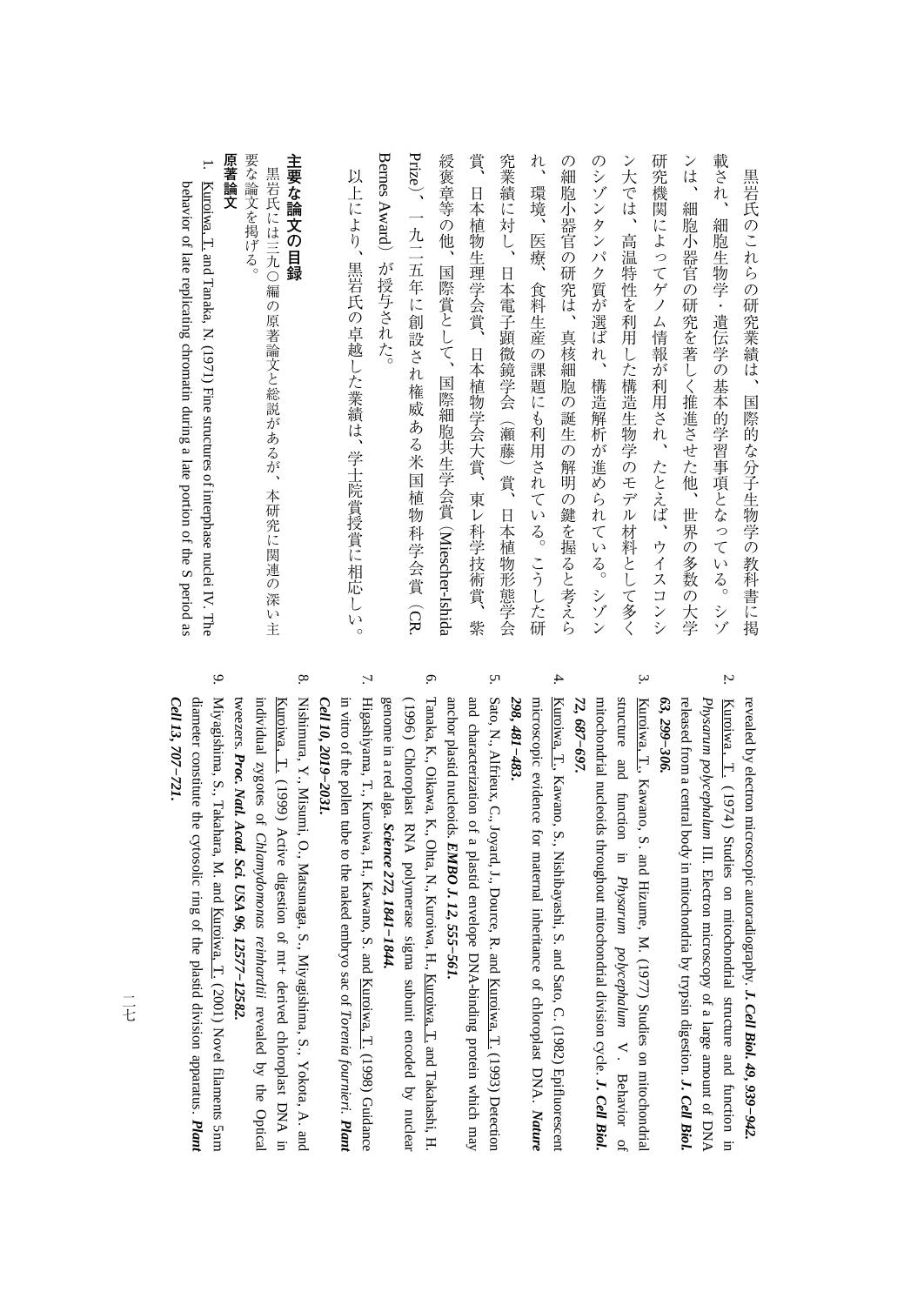- 10. Higashiyama, T., Yabe, S., Sasaki, N., Nishimura, Y., Miyagishima, S., *Science 293, 1480−1483.* Kuroiwa, H. and Kuroiwa, T. (2001) Pollen tube attraction $\mathbf{\hat{z}}$  the synergidcell.
- 11. Miyagishima, S., Takahara, M., Mori, T., Kuroiwa, H., Higashiyama, T. and *Plant Cell 13, 2257−2268.* involves differential transition of the bacterial and eukaryotic division rings. Kuroiwa, T. (2001) Plastid division is driven by a complex mechanismthat
- 12.*1116−1128.* sexualT. (2002) Nishimura,1116–1128. reproduction $\mathbb{H}_+$  $\mathbf{y}$  gamete specific Misumi, O., Kato, K.,in. *Chlamydomonas* nuclease Inada, $\tan$ *reinhardtii.* z<br>: targets Momoyama, mt-chloroplasts*Genes* Y. and Kuroiwa,  *& Develop.* during *16,* the
- 13. Kobayashi,**ب**  Takahara, M., Miyagishima, S., Kuroiwa,H., Sasaki, N., Ohta, HU-like protein that may organize chloroplast nucleoids. N. and Kuroiwa, T. (2002) Detection and localization of a chloroplast-encoded *Plant Cell 14, 1579− 1589.*
- 14. Nishida, K., Takahara M., Miyagishima, S., Kuroiwa, H., Matsuzaki, M. and severance in a red alga. Kuroiwa, T. (2003) Dynamic recruitment<u>ຊ</u> dynamin for final mitochondrial *Proc. Natl. Acad. Sci. USA 100, 2146−2151.*
- 15. Miyaghishima, S., Nishida, K., Mori, T., Matsuzaki, M., Higashiyama, T., forms a ring at the chloroplast division site. Kuroiwa, H. and Kuroiwa, T. (2003) A plant-specific dynamin-related protein *Plant Cell 15, 655−665.*
- 16. Matsuzaki, M., Misumi, O., Shin-i, T., Kohara, Y. and Kuroiwa, T. (2004) Genome sequence of the ultra-small unicellular red alga *Cyanidioschyzon merolae* 10D. *Nature 428, 653−657.*
- 17. Nishimura, $\breve{X}$  Yoshinari, T., Naruse, K., Yamada, T., Sumi, K., Mitani, H., drial DNA in single living sperm revealed by optical tweezers. Higashiyama, T. and Kuroiwa, T. (2006) Active digestion of sperm mitochon-*Proc. Natl. Acad. Sci. USA 103, 1382−1387.*

- 18. Mori, T., Kuroiwa, H., Higashiyama, T. and Kuroiwa, T. (2006) GENERA-TIVE CELL SPECIFIC1is essential for angiosperm fertilization. *Nature Cell Biol. 8, 64−71.*
- 19. Yoshida, Y., Kuroiwa, H., Misumi, O., Nishida, K., Nanamiya, H., Yagisaw, division machinery can actively constrict after stretching. F., Fujiwara, T., Kawamura, F. and Kuroiwa, T. (2006) Isolated chloroplast *Science 313, 1435− 1438.*
- 20.R1018-R1020. *R1018−R1020.* Nozaki,Males evolved H., Mori, from**ب**: the Misumi, O., dominant isogametic Matsunaga, mating S. and Kuroiwa, type. *Curr.* T. (2006)  *Biol. 16,*
- 21. Nishida, K., Yagisawa, F., Kuroiwa, H., Yoshida, Y. and Kuroiwa, T. (2007) mitochondria before $L_{\rm mnd}$ i.  $^{0+0}$  proteinMds1 is purified with Dnm1and forms a dividing ring for *Cyanidioschyzon merolae* . *Proc. Natl. Acad. Sci. USA 104, 473−477.*
- 22. Hirai, M., Arai, M., Mori, T., Miyagishima, S., Kawai, S., Kita, K., Kuroiwa, GCS1, a plant-type reproduction factor. T. and Matsuoka, H. (2008) Male fertility of malaria parasites is determined by *Curr. Biol. 18, 607−613.*
- 23. Kobayashi, Y., Kanesaki, Y., Tanaka, A., Kuroiwa, H., Kuroiwa, T. and to nuclear DNA replicationin. plant cells. Tanaka, K. (2009) Tetrapyrole signal as a cell cycle coordinator from organelle *Proc. Natl. Acad. Sci. USA 106, 803 −807.*
- 24. Okuda, S., Tsutsui,H., Shiina, K., Sprunck, S., Takeuchi, H., Yui, R., Kasathe synergid(2009) Defensin-like<br>the synergid cell. N**a**  peptides LUREs are pollen tube attractants secretedhara, R.D., Hamamura, Y., Mizukami, A., Susaki, D., Kawano, N., Sakakibara, T., Namiki, S., Ito, K., Otsuka, K., Matsuzaki, M., Nozaki, H., <u>Kuroiwa, T.,</u><br>T., Namiki, S., Ito, K., Otsuka, K., Matsuzaki, M., Nozaki, H., <u>K</u>
- 25. Odawara, M., Kuroiwa,H., Kuroiwa, T. and Sekine, Y. (2009) Suppressionof